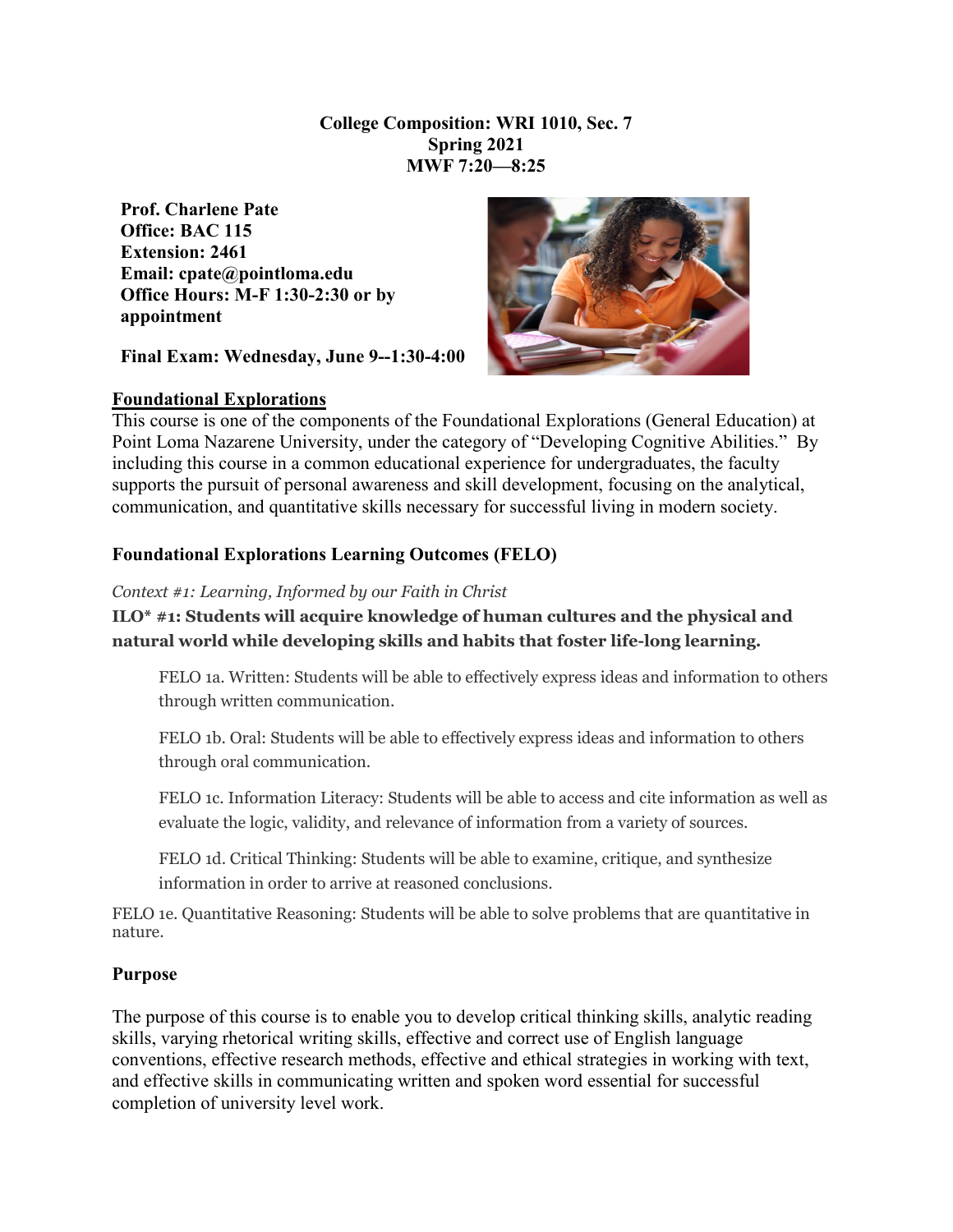## **Required Texts**

Cooley, Thomas. *Back to the Lake: A Reader and Guide*, 3<sup>rd</sup> ed. with 2016 MLA updates,

Norton, 2017. (*BTTL*)

Lunsford, Andrea. *The St. Martin's Handbook*, 8<sup>th</sup> ed., Bedford/St. Martin's, 2016. (*SMH*)

(The version with the 2016 MLA updates in it is the **only** acceptable version.)

## **Course Learning Outcomes**

Students will:

- 1. Apply the conventions of the English language and creative skills in various forms of academic writing genres.
- 2. Demonstrate knowledge of the stages of the writing process in academic writing: planning, drafting, organizing, composing, revising, and editing.
- 3. Evaluate and utilize rhetorical modes of organization in written compositions: narrative, cause/effect, compare/contrast, persuasion, process analysis, and others.
- 4. Demonstrate knowledge of and apply documentation formats to properly cite research in written compositions.
- 5. Critically analyze writing to determine point-of-view, tone, purpose, audience, and theme to enable reflection and response in written compositions.
- 6. Evaluate and examine differing perspectives; evaluate and locate the points of agreement and disagreement and the strengths and weaknesses of the argument.

## **University Policies**

**Attendance:** Attendance is required. Missing class can affect a course grade since in-class assignments cannot be made up and late papers are not accepted. Absences that exceed the PLNU absence policy of 10% will result in a letter to the Vice President for Academic Affairs requesting de-enrollment from the course. Note that arriving late or exiting class early, including via Zoom, three times will equal one absence as per the PLNU attendance policy.

**Academic Accommodations:** While all students are expected to meet the minimum standards for completion of this course as established by the instructor, students with disabilities may require academic accommodations. At Point Loma Nazarene University, these students are requested to file documentation during the first two weeks of the semester with the Academic Support Center (ASC), located in the Bond Academic Center. This policy assists the University in its commitment to full compliance with Section 504 of the Rehabilitation Act and the Americans with Disabilities Act. Section 504 (a) prohibits discrimination against students with special needs and guarantees all qualified students equal access to and benefits of PLNU programs and activities. Once the student files documentation, the ASC will contact the student's instructors and provide written recommendations for reasonable and appropriate accommodations to meet the individual learning needs of the student.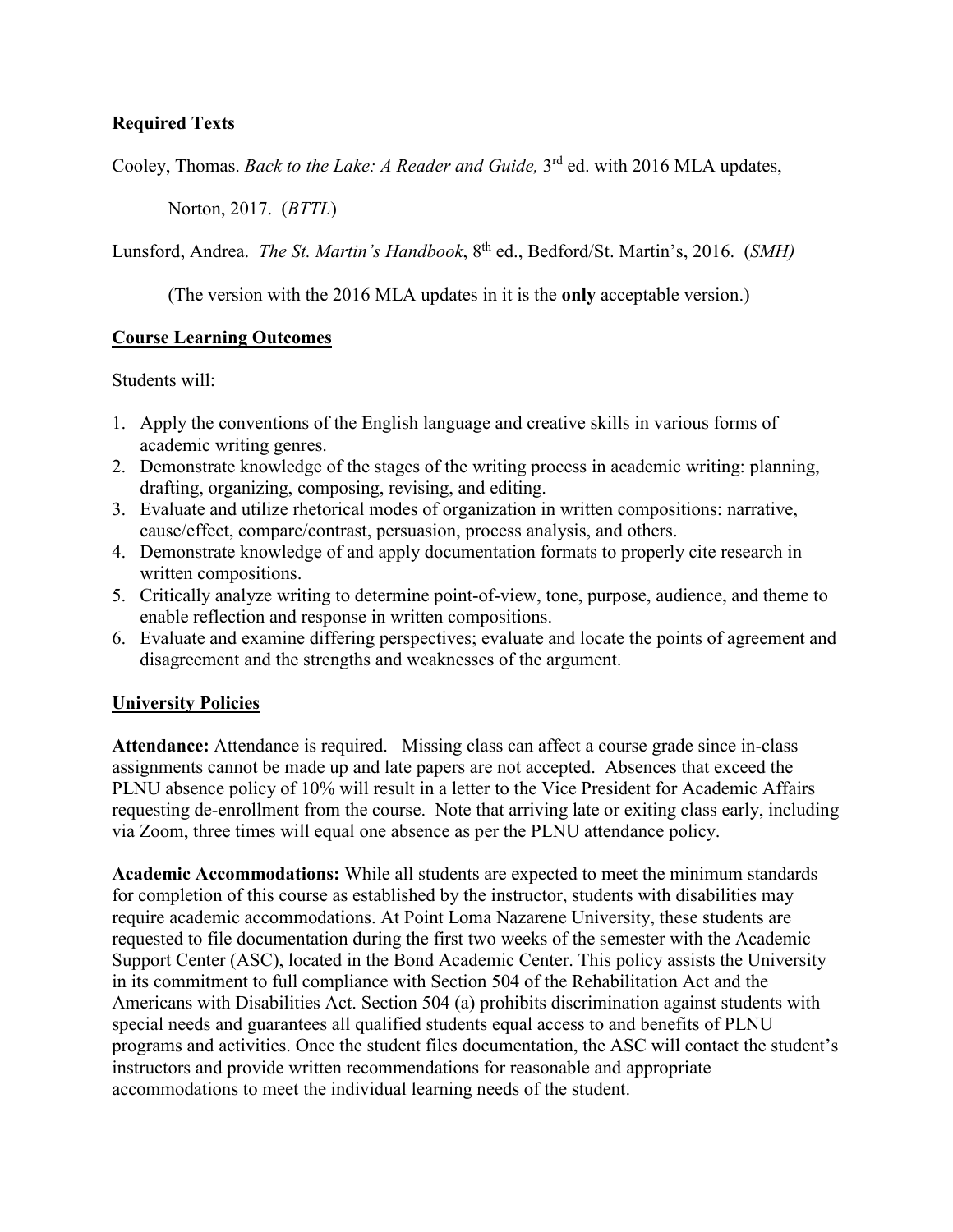## **Change of Modality Request Policy**

In order to be approved for a modality change the course must be taught in the modality you are requesting and must be approved by your instructor. For in-person courses, the classroom must be verified to meet the social distancing standards.

Note the following policy items regarding the Change of Modality Request.

- 1. Students may request to change the modality of a Quad 1, Quad 2, and Semester course(s) within the first two weeks of the semester, with a firm deadline of Friday, March 12.
- 2. Submitting a request to change the modality of one or more courses for the Spring 2021 semester does not guarantee approval.
- 3. Students must maintain the currently assigned modality until a change of modality is approved.
- 4. Attempting to change the modality without approval (i.e., showing up to class in person or appearing on a Zoom call) will (a) count as an absence from that class session and (b) will result in the student being removed from the class session.

**PLNU Copyright Policy:** Point Loma Nazarene University, as a non-profit educational institution, is entitled by law to use materials protected by the US Copyright Act for classroom education. Any use of those materials outside the class may violate the law.

## **Course Requirements and Policies**

## **Canvas: The Canvas site for this class can be reached through taking the following steps:**

- 1. Open Chrome only.
- 2. Type [canvas.pointloma.edu.](http://canvas.pointloma.edu/)
- 3. Use your PLNU username and password to log in.
- 4. Find WRI1010 on the courses menu. If you do not see it, check "All Courses" to find the course.

Canvas contains the course syllabus, course content including assignments, links to Zoom sessions, and grades. **Always look at the Modules before you go to Assignments.** 

**Zoom Class Sessions:** Since class sessions will be held through Zoom, the same policies as stated in this syllabus for in-class sessions apply to Zoom class sessions. To get credit for being in class while attending through Zoom remain visible during the entire class session just as you would be if you were physically in class. If, for some reason, a problem arises regarding this, please contact me prior to class via e-mail. The same guidelines for using the computer in class apply to using the computer in Zoom. Remain focused on what is taking place during class. This means but is not limited to avoiding changing backgrounds, texting, e-mailing, clicking into websites, working on work for another class, talking to others, etc. since those activities create a distraction for you, for the rest of the class, and for me.

**Class Preparation:** All homework assignments must be completed prior to class, typed, and submitted online unless specified differently. Some reading assignments will be discussed in class while others might be read individually but not discussed. Expect a quiz on all readings though a quiz might not be given.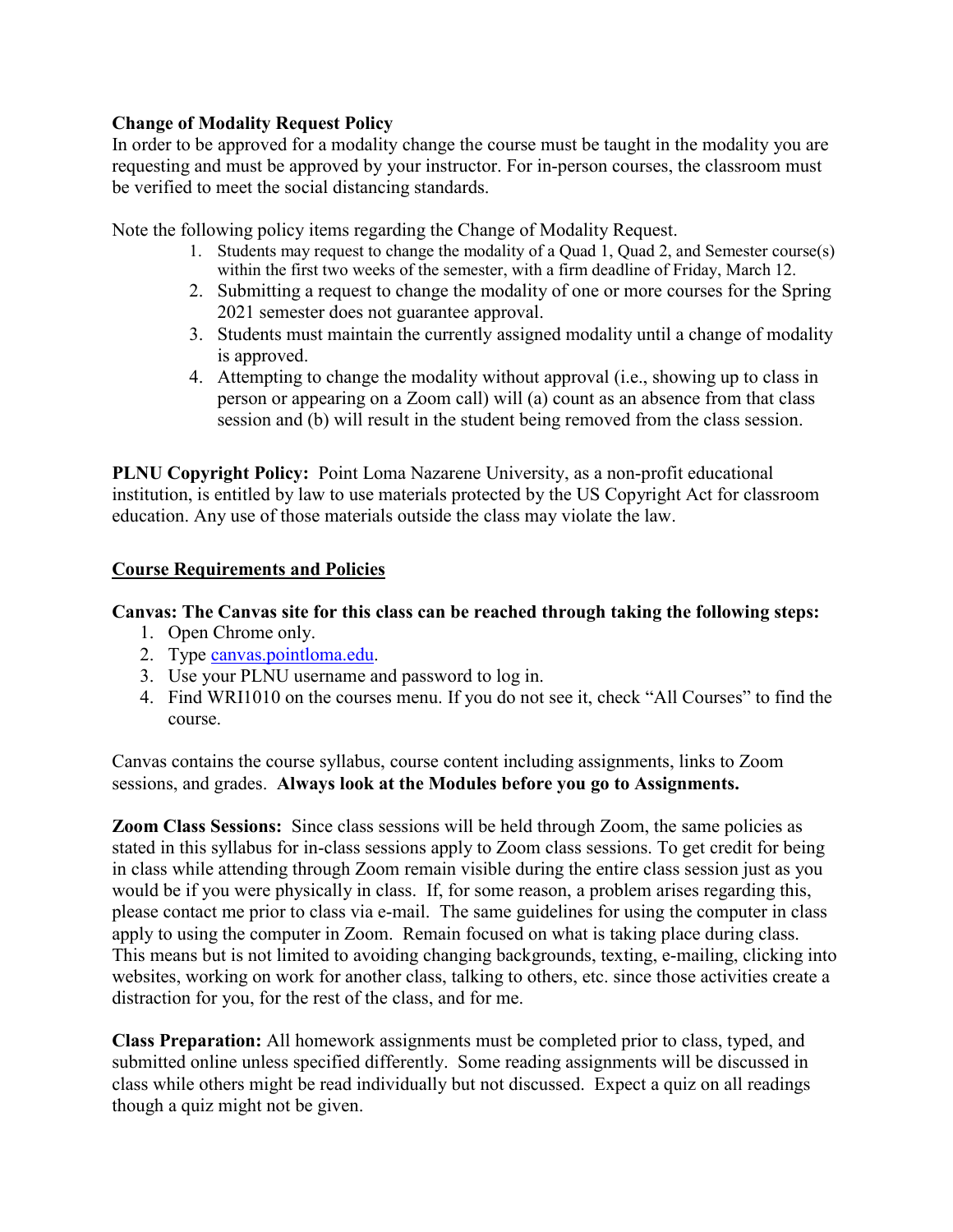**Class Participation:** *Regular* contributions to class discussions whether in class, online in a threaded discussion or in a Zoom session are expected. Learning occurs in an environment of active participation; therefore, Writing 1010 does not work well as a straight lecture course. The course is enriched when students share their thoughts during discussions. We learn and grow from each other, and the classroom experience is enriched by hearing from and getting to know one another.

**Late Paper Policy:** Assignments are to be submitted at the beginning of class or by the assigned time on the days they are due. Arrangements must be made **prior to the due date** to submit and earn credit for an assignment submitted at a time other than stated in the syllabus and on Canvas since late assignments are not accepted. No make-ups to "in-class" work will be offered or accepted unless the absence is approved by the University.

**E-Mail:** Please use e-mail for simple, logistical questions or clarifications. Write: "WRI1010" in the subject line and use a proper heading and employ correct writing conventions when writing your e-mail. I will do my best to avoid sending an e-mail in the evenings and especially during the weekends. I will respond to e-mails sent during the weekend on Mondays. Please allow 24 hours for a reply to e-mails sent during the work week.

**Cell phones:** Cell phones must be turned off during class and put away throughout the entire class session unless they are being used to complete an in-class assignment assigned by the professor. Since Zoom sessions are class sessions, the same policy applies when attending class in Zoom. Students will be asked to put phones away if they are out to use for other than class use.

**Classroom Etiquette:** The classroom is a professional workplace; therefore, dress in such a way that encourages focus and concentration rather than distraction and undue attention both in the physical classroom and on Zoom.

**Public Discourse:** Much of the work we will do in this class is cooperative; thus, think of all your writing and speaking for and in class as public, not private, discourse. By continuing in this class, you acknowledge that your work will be viewed by others in the class.

**Inclusive Language:** Because the Literature, Journalism, Writing, and Languages Department recognizes the power of language, all public language used in this course, including written and spoken discourse will be inclusive. This standard is outlined by all major academic style guides, including MLA, APA, and Chicago, and is the norm in university-level work. Information from the MLA Handbook: "Because good scholarship requires objectivity, careful writers of research papers avoid language that implies unsubstantiated or irrelevant generalizations about such personal qualities as age, economic class, ethnicity, sexual orientation, political or religious beliefs, race, or sex" (MLA Handbook, pp. 32-33 and Ch. 28 in the  $8<sup>th</sup>$  ed.).

**LJWL Department Policy on Plagiarism:** The Department of Literature, Writing, and Languages deems intellectual and academic integrity to be critical to academic success and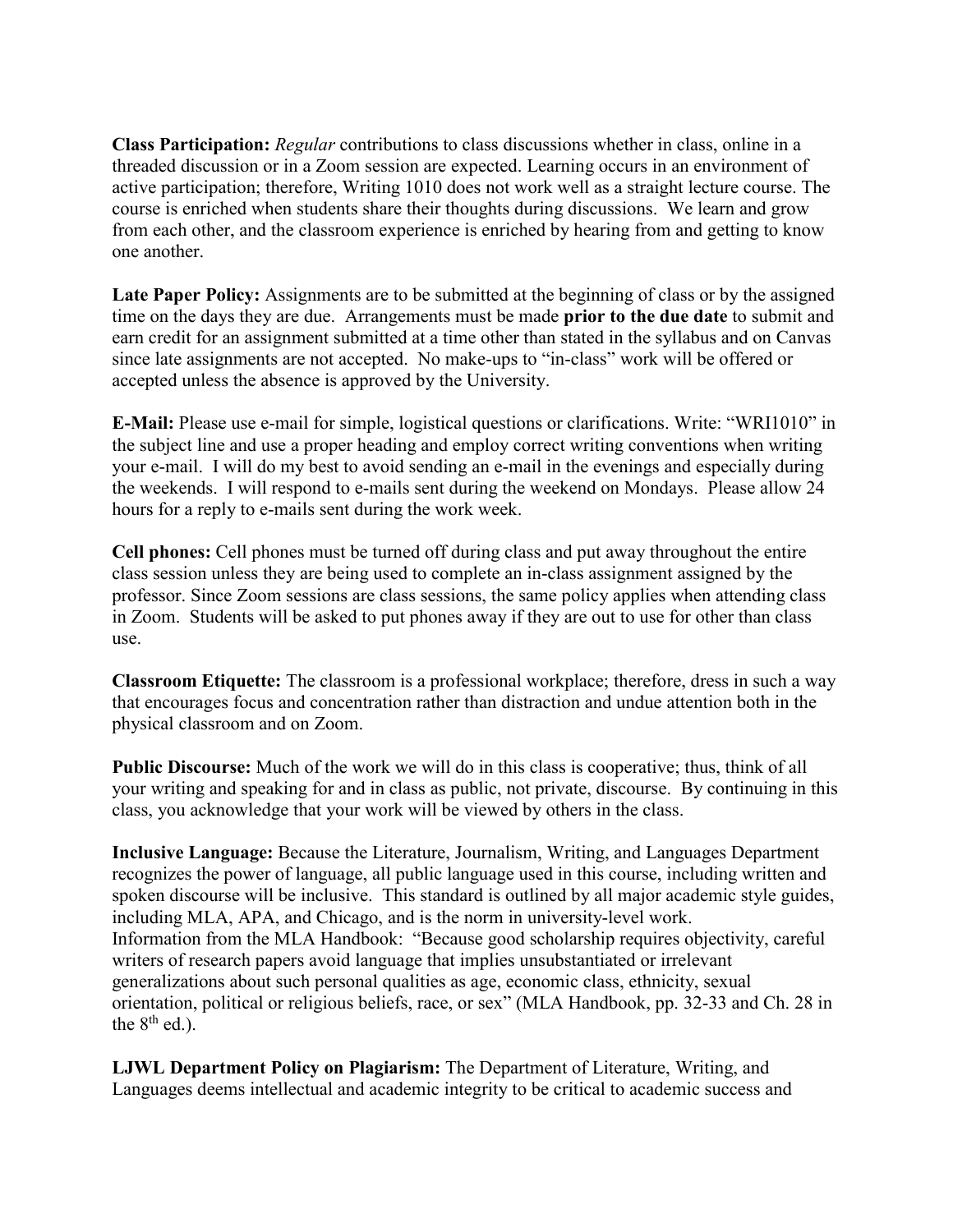personal development; therefore, any unethical practice will be detrimental to the student's academic record and moral character. **Students who present the work of others, which includes but is not limited to borrowing another student's work, buying a paper, or using the thoughts or ideas of others as if their own (using information in a paper without citation), commit plagiarism. Students will be held accountable for plagiarized material whether the material was plagiarized intentionally or unintentionally.** Plagiarized work will result in a failing grade for the assignment and possibly for the course. In either event, a written report will be filed with the department chair and area dean. The dean will review the report and submit it to the provost and the vice president for student development. It will then be placed in the student's academic file.

**Writers' Studio:** SAT, ACT, and diagnostic essay scores reveal the strengths and weaknesses of your writing, thinking, and communication skills on the college entry level. Your diagnostic exam results and your professor's discretion will determine whether or not you will benefit the most by enrolling in WRI 097 which is a writing skills tutorial held in the Writers' Studio. If your score qualifies you to enroll in WRI 097, you will fulfill the requirements by working on your writing skills with a trained tutor in the Writers' Studio for one hour once-a-week for 10 weeks beginning the third week of the semester. You will be required to attend an introductory session to the Studio the second week of classes. During that session you will sign-up for a time to work with a writing consultant one hour a week throughout the semester. The writing assignments you work on with the consultant will be assignments assigned in this writing course. It is not a study hall and the tutors do not assign work. Students who work in the Studio benefit greatly from their time spent working alongside a pedagogically trained fellow writer. The fee for the Studio, WRI 0097, is \$150.00. Should you have the privilege of working in the Studio, know that the \$150.00 lab fee replaces a 3 unit, not-for-college credit course your scores would have previously required you to take. Failure to complete WRI 0097 will result in a failing grade in WRI 1010 and re-entry into the Studio the following semester to complete 10 sessions.

## **Assignment Descriptions**

**Text Books:** Both *The St. Martin's Handbook* and *Back to the Lake* are writing resource and reference books used as writing guides for this course. They provide foundational and content information needed to complete course assignments, engage in course discussions, and develop your writing skills. The essays assigned in *Back to the Lake* provide a model of the rhetorical structure of the essays you are assigned to write in this course so you can see and experience the rhetorical structure and then transfer the structural concepts into your own writing.

**Paper Format**: The paper format for all papers is MLA Style, unless APA is agreed upon for the research paper only. Submit assignments in Canvas or typed and printed in black ink on 8.5x11 white paper if specified. Use 12-point Times New Roman font and 1" margins all around the page. Do not include title pages but do include page numbers. Use *The St. Martin's Handbook,*  8<sup>th</sup> ed. with 2016 MLA update, the MLA website, or a current 2016 MLA style guide for style, grammar, format and citation questions. And be sure to keep a hard copy or an electronic backup of everything you submit to a professor. Should you be required to submit a hard copy, please **staple or bind** together the pages **before** you come to class.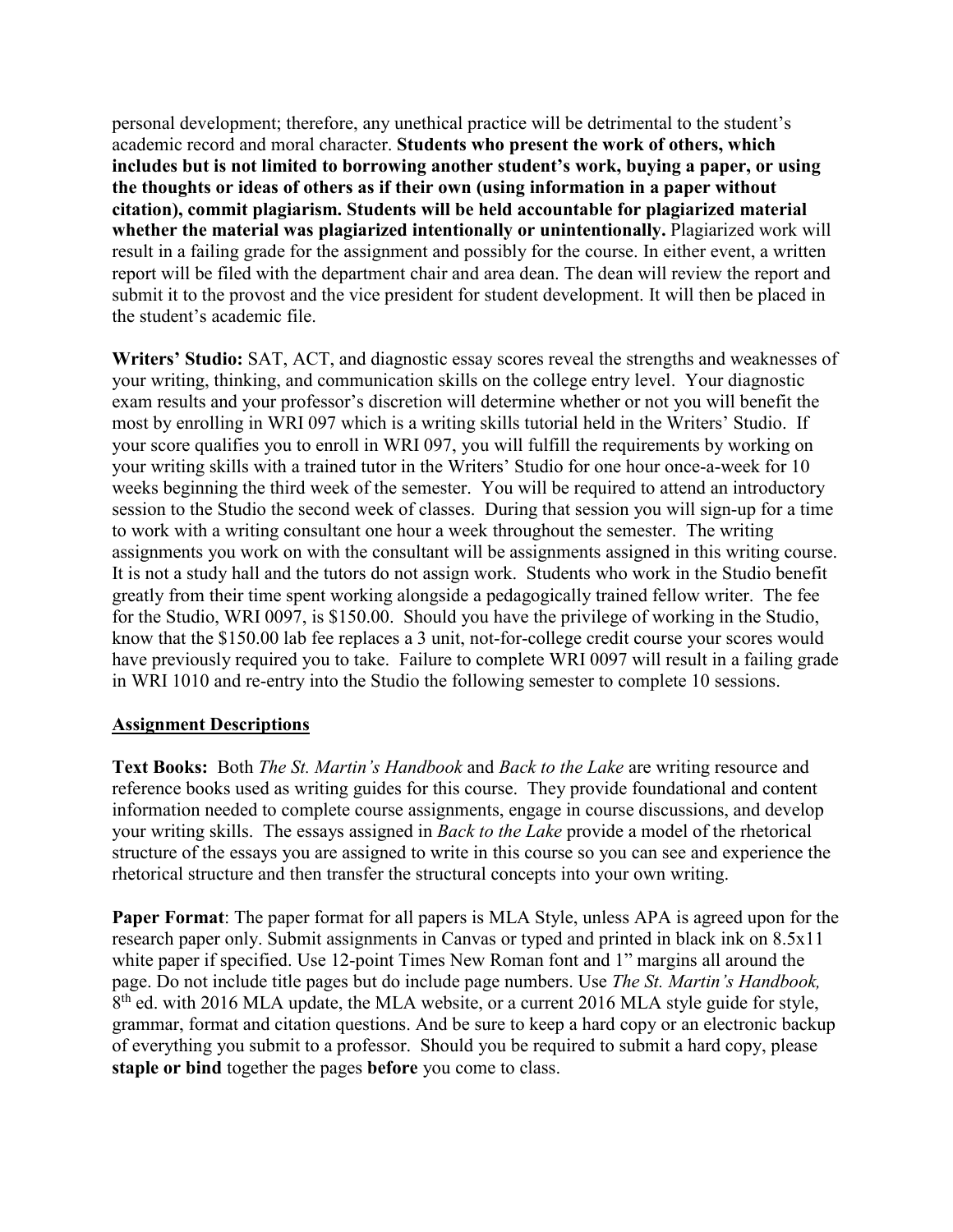**Curriculum Requirements:** To complete this course each student must write 2 in-class and 3 out-of-class formal essays (4-5 pages), one research paper (10-12 pages) with at least 12 sources cited, journals, analyses of readings and of your own writing, in-class quick writes, read the assigned texts, participate in discussions in varying forms, and take administered quizzes.

# **Essay Assignments:**

Essay 1 –March 5-- Diagnostic (1000-1600 words written during class) Essay 2 –March 19-- Narrative/Example Essay 2 (no outside sources) with Author's Reflection Essay 3 –March 31-- Compare/Contrast Essay 3 (no outside sources) with Author's Reflection Essay 4 –April 16-- Cause/Effect Essay 4 with citations, Works Cited, and Author's Reflection Research Paper –May 28-- (10-12 pages of text, not including Works Cited) with verbal Author's Reflection Final Essay Exam, Wednesday, June 9, 1:30-4:00

# **Author's Reflection:**

The purpose of the Author's Reflection is for you to think through you writing process and learn more about yourself as a writer so that you can see what worked effectively for you, what didn't work so well, and what you want to change as a result and apply to your next writing assignment and apply what you have learned. This gives you a chance, then, to grow as a writer. Answer the following questions and submit your response with your final draft of each paper.

- 1. What is the strongest aspect of your final draft and why?
- 2. What is your favorite part of your draft or of the subject about which you chose to write?
- 3. What aspect of writing the draft did you struggle with the most?
- 4. What part of your writing process did you find to be most helpful? (readings, in-class write, outline, audience response, other)
- 5. Describe what you did to rewrite and revise your paper after the audience response.
- 6. What would you like to change about your process of revising to make it more effective, and how might you go about doing that?
- 7. What new insight came to you about writing or about yourself as a writer as you were writing and revising?
- 8. What did your audience (the person who read and responded to your draft in class) help you see in your paper that you hadn't seen before? Please explain.
- 9. How did your responding to another writer's draft help you think about your own draft in a way you hadn't thought about it before the session? Please explain.

**Research Paper Overview:** The intention for your research paper is to write an engaging, lively, persuasive text that tests theoretical boundaries, takes a calculated risk, and makes an argument based on substantiated evidence. In order to accomplish these writing goals, you must make warranted and qualified statements based on appropriate grounding, include backing by valid authorities on both sides of your argument, and link your assertions logically and coherently. A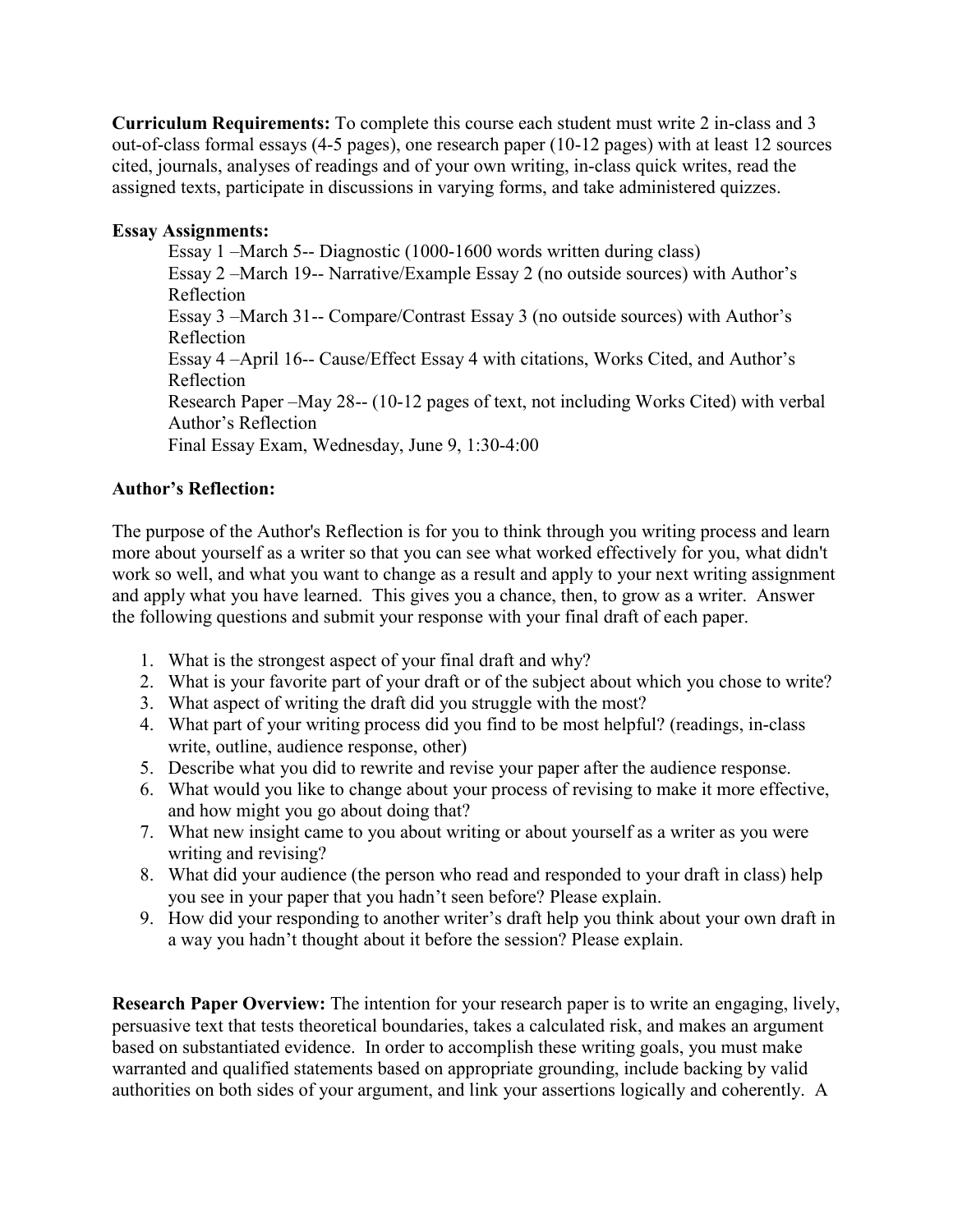Research Paper Checklist will be distributed mid-semester that will list the items required to be handed in with the final research manuscript.

**Conference sessions** are a required component of the course. In order to participate, sign up for the conferences by way of a sign-up sheet posted in Google docs or in class. Show up on time for your conference session and take to the conference the items requested.

**Audience Response (Peer reviews/peer edits**) gives readers opportunities to analyze and respond to writing by providing a reader's response explaining what the reader sees in the draft that enables the reader to follow the content, the logic, and derive the meaning. This process also develops critical thinking, cognitive and writing skills, when completed thoughtfully and thoroughly, because the reader shows the writer what needs to be done to help the reader see examples need to support the claims, provide commentary to develop the logic, create transitions to make connections, and what needs to be done to clearly and fully developed a meaningful and fully developed main claim the clearly expresses the meaning of the draft. This feedback provides guidance for the writer as the writer returns to the draft to revise and rewrite. This process will begin in class but may need to be completed out of class. Thoughtful selfassessment and peer reviews of manuscripts are important to your success and to that of your classmates. Remember when you complete a peer review that the process of asking honest questions about the meaning and intentions of your fellow writer develops inside of you a new awareness of what it takes to communicate effectively in an essay.

**In-class quizzes** evaluate your skill at analyzing, identifying, and correcting editorial issues in texts as well as identifying and creating various phrase and sentence structures. Quizzes will also evaluate your comprehension of course content.

**In-class activity** assignments are often opportunities for you to respond to or apply information from a particular reading of one of your course texts. A writing component will almost always be a part of these activities. Grammar and usage days include short practice sessions and discussion on the concepts and/or skill areas.

Quick write Assignments are written in class. If it is in response to a reading, do not merely summarize the text. I do not expect formal, finished essays to be written in the 5-10 minute writing sessions, although I do expect good editing skills to be used to the degree possible within the time limit.

**Final Essay Exam:** The published time for the final examination is one of the considerations when enrolling for a course. Students are expected to arrange their personal affairs to fit the examination schedule: **Wednesday, June 9, 1:30-4:00** 

#### **Evaluation of Papers**

The following questions will be considered when papers are evaluated and graded. All questions may not be relevant to each assignment.

- Does the paper respond to the prompt?
- Does the paper make an argument?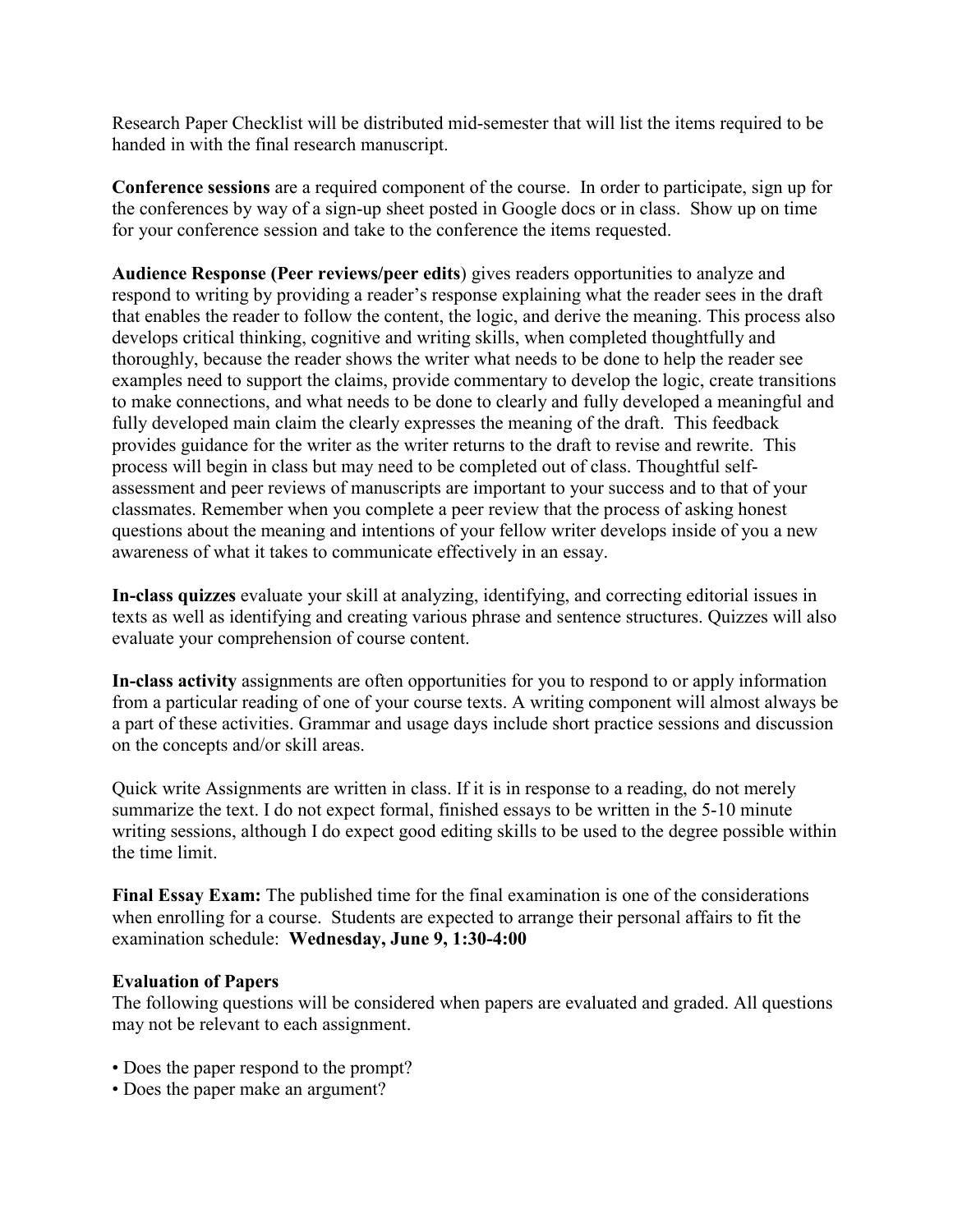- Is the claim clear and plausible? Is it stated and contextualized effectively?
- Is there sufficient and relevant evidence to ground, support, and to prove the truth of the claim?
- Does the paper effectively select and use material from the course readings to support and validate the analysis? Does it summarize, paraphrase, and quote ethically and effectively?
- Does the paper use all relevant details from the readings both to support the claim and to provide a context for the case being made? Does it ignore material that should be taken into account?
- Does the paper demonstrate an awareness of how the argument being proposed fits into the larger set of claims made about the topic in our course readings?
- Does the paper work through the complexities of the material (as opposed to oversimplifying or over-generalizing)?
- Is the paper well organized and maintain a clear focus throughout?
- Does it cite material from the sources using proper documentation style?
- Are there sentence structure problems or grammatical errors that interfere with the meaning?

# **Essay Evaluation Marks**

# **Excellent—(Grades of A to B+)**

## **An excellent draft—**

- Fully meets all the criteria and follows directions for the assignment in regard to topic, form, and format.
- Commands attention because of its insightful development, mature style, originality, and creativity toward the topic.
- Contains many well-chosen, relevant, and concrete examples to support claims.
- Clearly establishes coherence by appropriately used transitional words and phrases.
- Shows abundant evidence of thinking, reasoning, and insight.
- Shows careful organization with fully developed, unified, and controlled paragraphs, which strongly support its purpose.
- Has consistently well-chosen and appropriate words used in precise, effective sentences.
- Is almost entirely free from errors in structure, punctuation, mechanics, and spelling.

# **A satisfactory draft—(Grades of B to C- )**

- Generally meets all the criteria and follows directions for the assignment in regard to topic, form, and format, answers the question asked. Contains sufficient, relevant, and concrete examples to support claims.
- Shows evidence of a good to fair attempt at thinking, reasoning, and insight.
- Uses transitional words and phrases appropriately to create coherence.
- Shows planning and organization with generally well-developed, unified, and controlled paragraphs.
- Rarely loses sight of its purpose.
- Uses well-chosen and appropriate words in effective and varied sentences, making the paper reasonably precise and clear.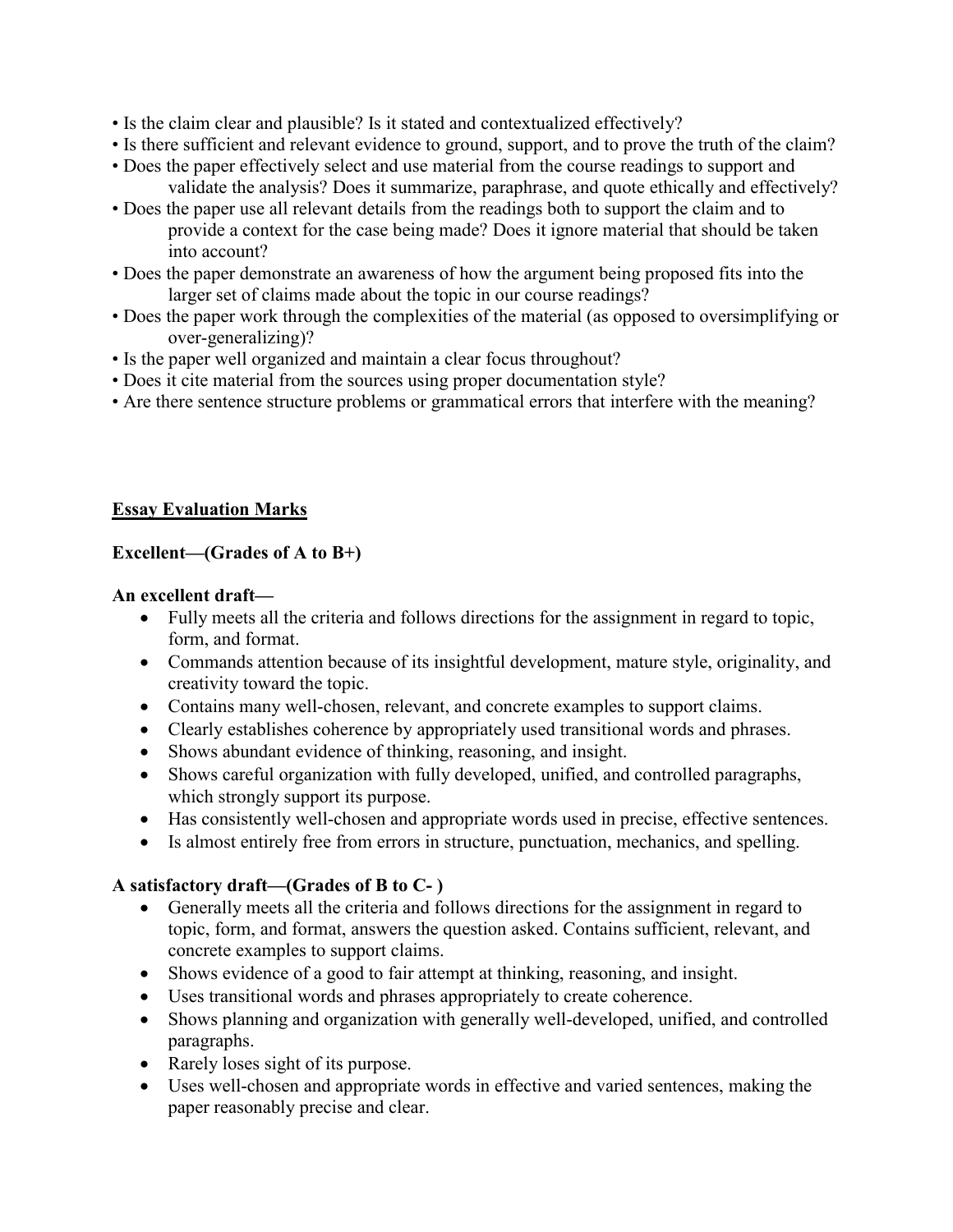- May have a creative approach or concept, but may lack one or more of the main qualities of the excellent paper.
- Is generally free from errors in structure, punctuation, mechanics, and spelling, and it does not contain enough major or minor errors to seriously affect the clarity of the ideas presented.

## **An unsatisfactory draft—(Grades of D+ to F)**

- May not meet the criteria or clearly follow directions for the assignment in regard to topic, form, and format. Often this paper is too short.
- May not contain enough relevant, concrete examples to support generalizations.
- May not show evidence of a good to fair attempt at thinking, reasoning, and insight.
- May not use sufficient or appropriate transitional words and phrases create a sense of coherence.
- May not show readily apparent planning and organization, and paragraphs are generally not well developed, unified, and controlled. It may not establish its purpose well.
- May have poorly chosen or inappropriate words, and/or ineffective sentences with little variety, which make the paper unclear, causing the reader to lose attention.
- May show little creativity, or originality of concept, making the paper appear that the writer did not care.
- May contain numerous errors in structure, punctuation, mechanics, and spelling, (more than four serious errors per typewritten page) which distract from the clarity of the ideas presented.

| Course Schedule |
|-----------------|
|                 |

*Subject to change with notice*

| <b>Date</b> | Assignments                                                                                                                                                                                                       |  |  |
|-------------|-------------------------------------------------------------------------------------------------------------------------------------------------------------------------------------------------------------------|--|--|
| 3/1         | Week 1<br>M Introduction to class; Discuss purpose of <i>SMH</i> and <i>BTTL</i> (Zoom)                                                                                                                           |  |  |
| 3/3         | W Review syllabus; Study and apply: SMH Chapters 1, 2a-2e, 3a-c, f-g, 4a, and 5a-<br>c, e-g to prepare to write Essay 1 (Zoom)                                                                                    |  |  |
| 3/5         | <b>F</b> Write: Essay 1 (diagnostic/assessment) during Zoom class                                                                                                                                                 |  |  |
|             | Week 2                                                                                                                                                                                                            |  |  |
| 3/8         | M Study and apply: BTTL Ch. 5 86-92, Ch. 6 pp. 94-110, and pp. 219-24, "Once<br>More to the Lake"; introduce Narrative/Example Essay 2; check text books (Zoom)                                                   |  |  |
| 3/10        | W Study and apply: BTTL Ch. 8 pp. 231-47 and pp. 257-59, "All Seven Deadly Sins<br>Committed at Church Bake Sale" writing practicum: devise Essay 2                                                               |  |  |
| 3/12        | plan/topic/thesis/focus; review Essay 1 (Zoom)<br>Study and apply: BTTL Ch. 4 and pp. 267-75, "Well Behaved Women Seldom<br>$\mathbf{F}$<br>Make History" online quiz at 8:30 and followed by threaded discussion |  |  |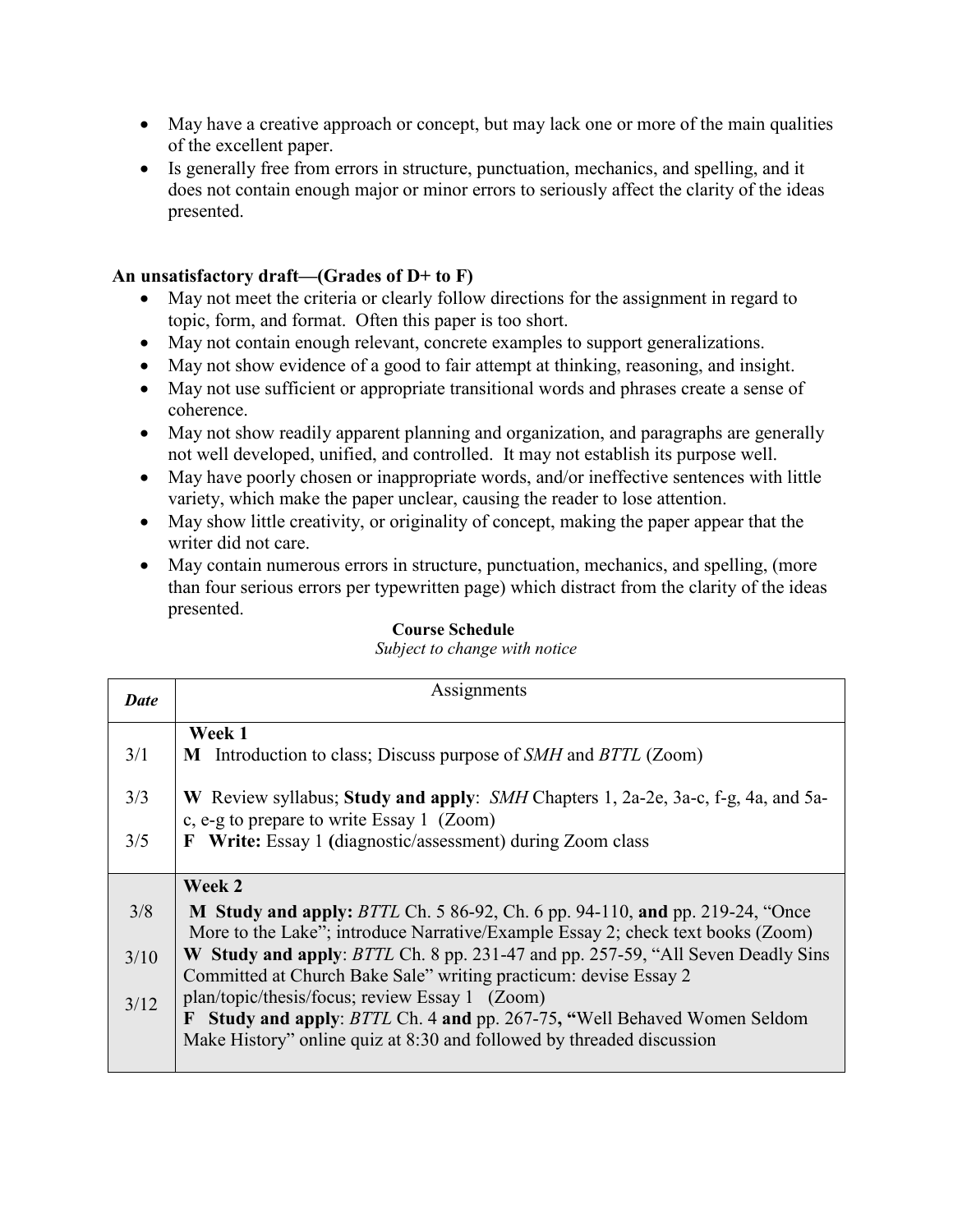| <b>Date</b> | Assignments                                                                                                                                                                             |
|-------------|-----------------------------------------------------------------------------------------------------------------------------------------------------------------------------------------|
|             | Week 3                                                                                                                                                                                  |
| 3/15        | M Study and apply: SMH Ch. 4 and 5 and pp. 64-117 and BTTL Ch. 5 pp. m76-83                                                                                                             |
|             | (Zoom)                                                                                                                                                                                  |
| 3/17        | W Due: Essay 2 Peer Review (in Canvas)                                                                                                                                                  |
| 3/19        | F Due: Essay 2 Narrative/Example final draft with Author's Reflection;                                                                                                                  |
|             | Submit to Canvas before class begins                                                                                                                                                    |
|             | Study and apply: SMH 36 a-h and 37a-37f; Dr. De 2-3 (Zoom)                                                                                                                              |
|             | Week 4                                                                                                                                                                                  |
| 3/22        | M Study and apply: <i>BTTL</i> Ch. 10 pp. 335-52 and pp. 361-66, "Superhero"<br>discuss prompt and <i>SMH</i> Ch. 32; (Zoom)                                                            |
| 3/24        | W Study and apply: BTTL pp. 377-81 "Grant and Lee: A Study"; online quiz at<br>8:30 followed by threaded discussion.                                                                    |
| 3/26        | Compare/Contrast Essay Graphs: comparison balance, meaning; in-class write<br>$\mathbf{F}$<br>(Zoom)                                                                                    |
|             | Week 5                                                                                                                                                                                  |
| 3/29        | M Due: Essay 3 Compare/Contrast: Peer Review in Canvas                                                                                                                                  |
| 3/31        | W No Class—Mental Health Day                                                                                                                                                            |
| 4/2         | F Due: Essay 3 Compare/Contrast final draft with Author's Reflection;                                                                                                                   |
|             | Submit to Canvas                                                                                                                                                                        |
|             | <b>Study and apply:</b> SMH Ch. 43; pp. Dr. De 4-5 (Zoom)                                                                                                                               |
|             | Week 6                                                                                                                                                                                  |
| 4/5         | <b>M Study and apply:</b> BTTL Ch. 13 pp. 533-67 and pp. 577-80 "Why the Beaver";                                                                                                       |
|             | discuss prompt (Zoom)                                                                                                                                                                   |
| 4/7         | W Study and apply: <i>BTTL</i> pp. 583-88 "Squirrel Power" (Zoom)                                                                                                                       |
| 4/9         | F Review: SMH Ch. 12                                                                                                                                                                    |
|             | Note Card workshop using Power Point (Zoom)                                                                                                                                             |
|             | Week 7                                                                                                                                                                                  |
| 4/12        | <b>M</b> Study and apply: SMH Ch. 32; Works Consulted workshop                                                                                                                          |
|             | <b>Quiz:</b> Sentence type analysis/punctuation (Zoom)                                                                                                                                  |
| 4/14        | W Due: Essay 4 Cause/Effect Rough Draft graphic organizer for your topic filled-in<br>and submit in Canvas; check cause/effect logic; practice sentence type analysis, Dr.<br>De p. 2-6 |
| 4/16        | F Due: Essay 4 Cause/Effect final draft with Author's Reflection;                                                                                                                       |
|             | Submit to Canvas before coming to class<br>Discuss argument and research paper topics; SMH Ch. 46-47; in-class Dr. De pp.<br>8-10 (Full Class Zoom)                                     |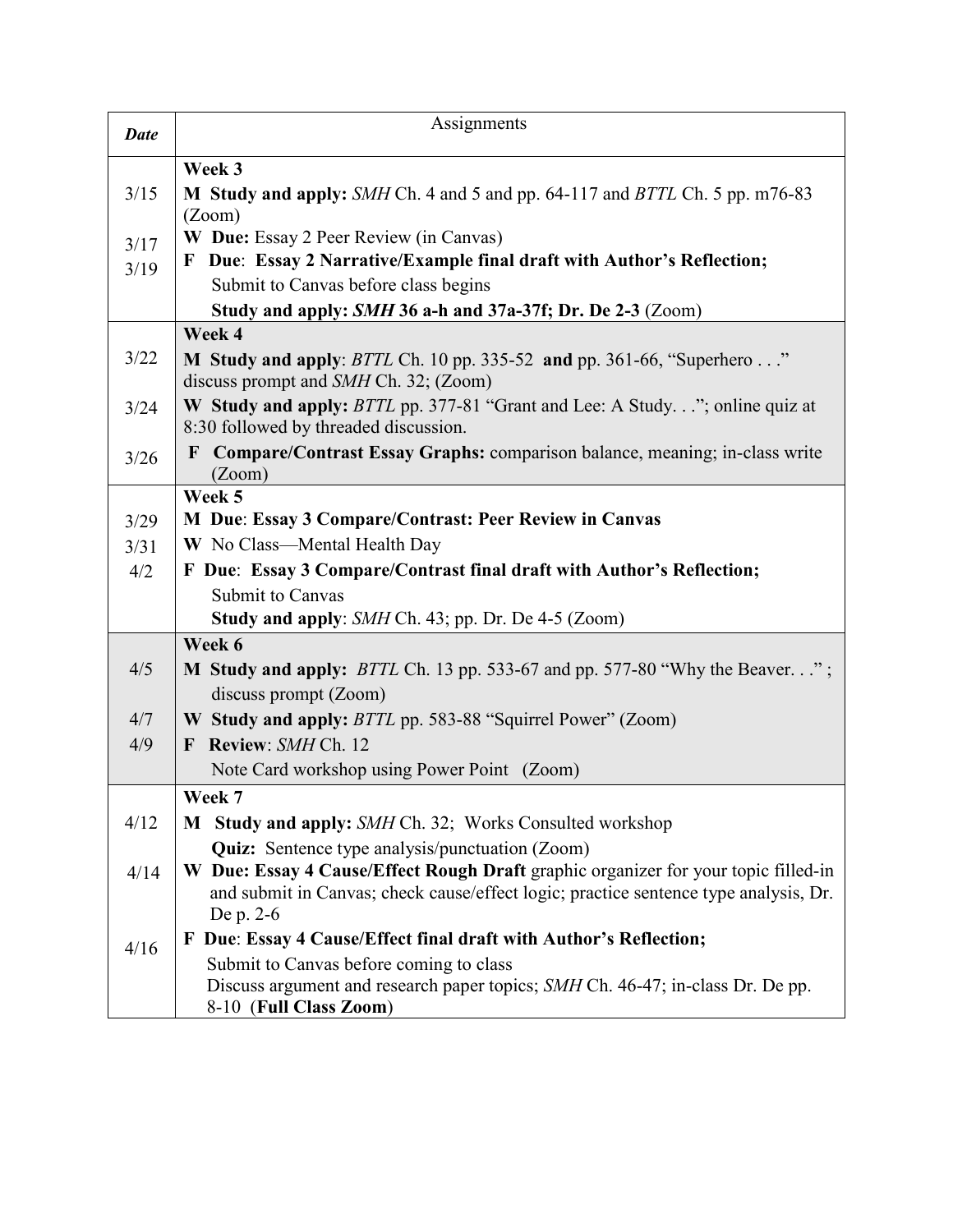| <b>Date</b> | Assignments                                                                                    |
|-------------|------------------------------------------------------------------------------------------------|
|             | Week 8                                                                                         |
| 4/19        | M Study and apply: <i>BTTL</i> Ch. 14 pp. 601-29 and pp. 635-38, "The Declaration"             |
|             | ; discuss research topics; discuss note taking (Full Class Zoom)                               |
| 4/21        | W Study and apply: pp. 649-51, "Ain't I a Woman?" and pp. 667-672, "We Owe                     |
| 4/23        | History"; Take online quiz and join threaded discussion                                        |
|             | F Study and apply: SMH Ch. 10 and 11 Submit Research topic and research<br>question (Zoom)     |
|             | Week 9: Research and take notes                                                                |
| 4/26        | M Library Session (Zoom)                                                                       |
| 4/28        | W Library Session Due: Library Worksheet due date<br>(Zoom)                                    |
| 4/30        | F Due: Works Consulted Page with 10 sources listed in proper format                            |
|             | <b>Week 10: Research and take notes</b>                                                        |
| 5/3         | <b>M</b> Due: 15 note cards in proper format                                                   |
|             | Study and apply: SMH pp. 253-57 and Ch. 9; outline workshop (Zoom)                             |
| 5/5         | <b>W</b> No Class-Mental Health Day                                                            |
| 5/7         | <b>F</b> Due: Minimum 20 new note cards in standard form and have available the previous<br>15 |
|             | Week 11: Research, take notes, and write                                                       |
| 5/10        | M Due: Working Main Claim and Outline in proper format showing both sides of                   |
|             | the argument (Zoom)                                                                            |
| $5/12$      | W Due: Revised Working Main Claim and Outline in proper format showing both                    |
| 5/14        | sides of the argument; Study and apply: SMH Ch. 13-15 (Zoom)                                   |
|             | Study: SMH Ch. 32 (Works Cited) (Zoom)<br>$\mathbf{F}$<br><b>Week 12: Conferences</b>          |
| 5/17        | M Study: SMH Ch. 45; Online grammar practicum: parallel structure and                          |
| 5/19        | apostrophes                                                                                    |
|             | W Due: 5-6 page Argument Essay (showing both sides of the argument) cited                      |
| 5/21        | with Works Cited page, revised outline, marked source copies (Zoom Class)                      |
|             | Research and write day and conferences<br>F<br>Week 13: Revise and rewrite                     |
| 5/24        | M Research and write day and conferences                                                       |
| 5/26        | W Writing practicum: clarifying focus, adding support, developing content (Zoom)               |
| 5/28        | Due: full draft (10-12) pages for audience response with revised outline<br>F                  |
|             | <b>Week 14: Research Presentations</b>                                                         |
| 5/31        | M Due: full final draft of Research Paper and Revised Outline (Zoom) Zoom                      |
|             | Presentations and discussions                                                                  |
| 6/2         | <b>W</b> Zoom Presentations and discussions                                                    |
| 6/4         | <b>Zoom Presentations and discussions</b><br>$\bf{F}$                                          |
| 6/9         | W Final Exam Essay written during class 1:30-4:00                                              |

**Grade Approximations**